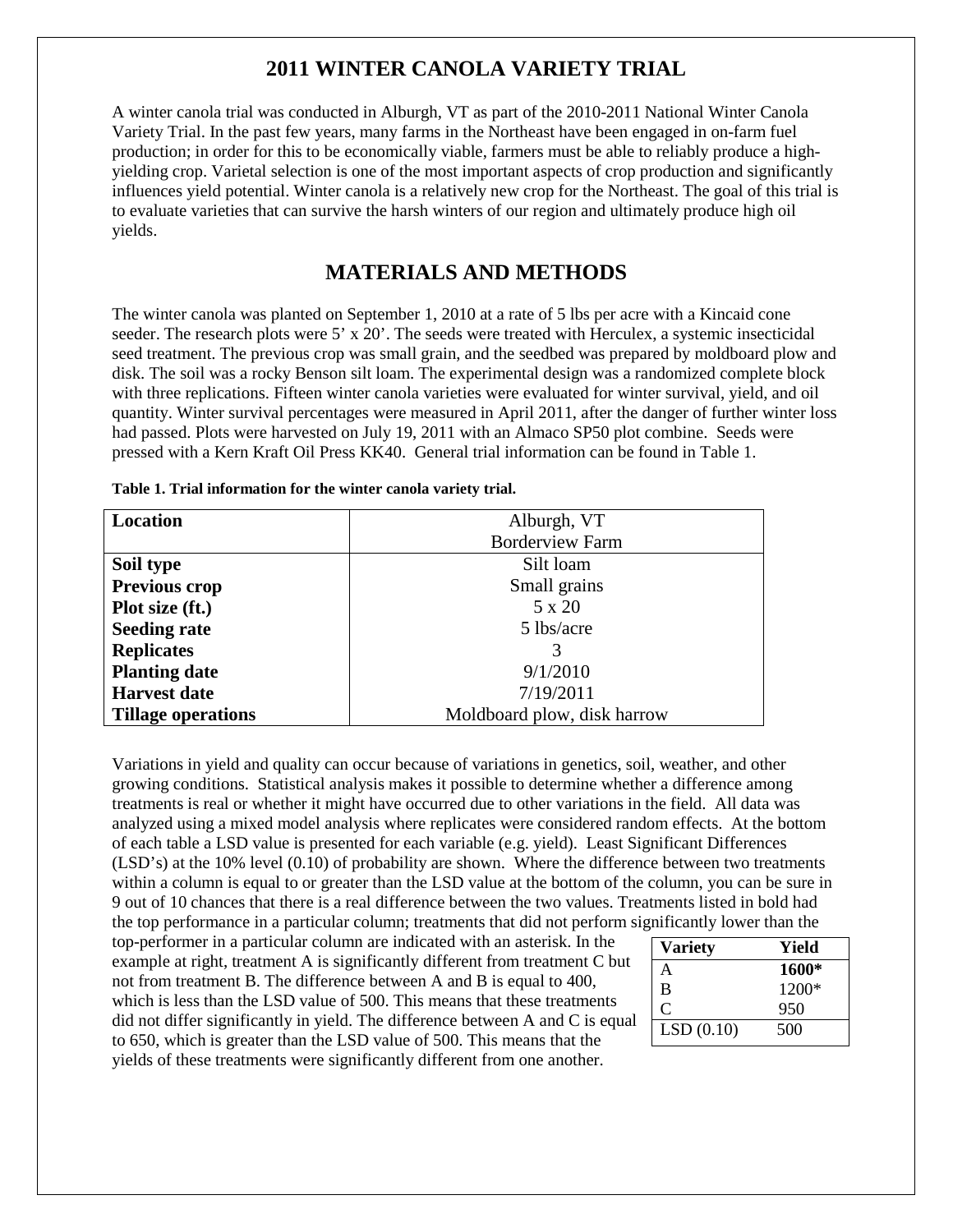## **RESULTS**

Temperature and precipitation data for the 2010-2011 winter canola growing season can be seen in Table 2. Above average precipitation in the fall led to poor establishment of the canola crop. However, abundant snow cover in the winter of 2010-2011 may have played a role in canola overwintering successfully. There was a total of 3,618.5 Growing Degree Days (GDDs) accumulated, 412.6 more GDD's than the 30-year average.

| South Hero, VT (Alburgh)             | Sept<br>2010 | Oct<br>2010 | $-$<br><b>Nov</b><br>2010 | Feb  | March | April | May<br>2011 | June<br>2011 | July<br>2011 |
|--------------------------------------|--------------|-------------|---------------------------|------|-------|-------|-------------|--------------|--------------|
|                                      |              |             |                           | 2011 | 2011  | 2011  |             |              |              |
| Avg. temperature $({}^{\circ}F) \pm$ | 64.0         | 50.6        | 39.9                      | 20.8 | 32.9  | 46.6  | 58.7        | 67.1         | 74.4         |
| Departure from normal                | 3.6          | 1.8         | 2.2                       | 0.5  | 2.1   | 3.1   | 2.1         | 1.3          | 3.3          |
|                                      |              |             |                           |      |       |       |             |              |              |
| Precipitation (inches)*              | 4.32         | 6.73        | 2.93                      | 3.12 | 3.39  | 7.88  | 8.67        | 3.52         | 3.68         |
| Departure from normal                | 0.86         | 3.75        | 0.00                      | 1.71 | 1.07  | 5.00  | 5.35        | 0.09         | $-0.29$      |
|                                      |              |             |                           |      |       |       |             |              |              |
| Growing Degree Days (base 41°F)      | 689.0        | 290.0       | 93.0                      | 0.0  | 4.5   | 227.0 | 530.0       | 783.0        | 1002.0       |
| Departure from normal                | 107.0        | 47.7        | 48.0                      | 0.0  | 4.5   | 51.0  | 45.9        | 39.0         | 69.5         |

| Table 2. Temperature, precipitation, and Growing Degree Days (GDD) data by month for Alburgh, VT. |  |  |  |
|---------------------------------------------------------------------------------------------------|--|--|--|
|                                                                                                   |  |  |  |

\* Precipitation for May-July 2011 was taken from Burlington, VT.

Based on National Weather Service data from cooperative observation stations in South Hero. Historical averages are for 30 years (1971-2000).

Winter survival estimates were taken on April 12, 2011. Winter survival was rated on a 0 to 10 scale, where 10 represented excellent winter survival and 0 indicates a complete lack of winter survival. There were no significant differences among varieties. All fifteen varieties tested had acceptable winter survivability (Table 3).

#### **Table 3. Winter canola variety trial general results.**

| Variety           | Winter<br>survival | Harvest<br>moisture | Yield $@$ 8%<br>moisture | Test<br>weight | Oil       |           | Oil yield |  |
|-------------------|--------------------|---------------------|--------------------------|----------------|-----------|-----------|-----------|--|
|                   |                    | %                   | lbs/ac                   | lbs/bu         | $\%$      | lbs/ac    | gal/ac    |  |
| <b>Baldur</b>     | 7.67               | 7.90                | 1680                     | $52.3*$        | 30.9      | 513       | 67.1      |  |
| Dimension         | 8.33               | $11.9*$             | 1915                     | 50.7           | 38.9      | 738       | 96.7      |  |
| Dynasty           | 8.00               | 9.00                | 1603                     | $52.0*$        | 33.3      | 537       | 70.3      |  |
| Flash             | 8.00               | $11.7*$             | 1503                     | 50.7           | 33.1      | 505       | 66.1      |  |
| Hornet            | 7.33               | $11.3*$             | 1704                     | 51.0           | 33.1      | 563       | 73.8      |  |
| Kadore            | 7.33               | 7.50                | 1453                     | 53.0           | 31.8      | 459       | 60.1      |  |
| Kiowa             | 8.33               | 8.50                | 1672                     | 51.8*          | 28.9      | 477       | 62.5      |  |
| Riley             | 8.00               | $10.5*$             | 1911                     | $51.5*$        | 29.7      | 573       | 75.1      |  |
| Safran            | 7.67               | 9.40                | 1679                     | $51.7*$        | 32.0      | 537       | 70.3      |  |
| Sitro             | 7.67               | 9.80                | 1566                     | 51.3           | 36.2      | 564       | 73.9      |  |
| Sumner            | 6.67               | 7.00                | 1581                     | $52.5*$        | 35.8      | 565       | 74.0      |  |
| $VSX-3$           | 7.33               | 7.60                | 1719                     | 51.2           | 34.2      | 589       | 77.2      |  |
| Virginia          | 7.67               | 8.00                | 1680                     | 52.0*          | 34.8      | 579       | 75.8      |  |
| Visby             | 7.67               | 9.70                | 1395                     | 51.2           | 30.3      | 417       | 54.6      |  |
| Wichita           | 7.00               | 6.50                | 1382                     | 51.0           | 33.3      | 455       | 59.6      |  |
| LSD(0.10)         | <b>NS</b>          | 1.60                | <b>NS</b>                | 1.0            | <b>NS</b> | <b>NS</b> | <b>NS</b> |  |
| <b>Trial Mean</b> | 7.64               | 9.10                | 1630                     | 52.0           | 33.1      | 538       | 70.5      |  |

Treatments indicated in **bold** had the top observed performance in a particular column.

**\***Treatments that did not perform significantly lower than the top performing treatment in a particular column are indicated with an asterisk. NS- Treatments were not significantly different from one another.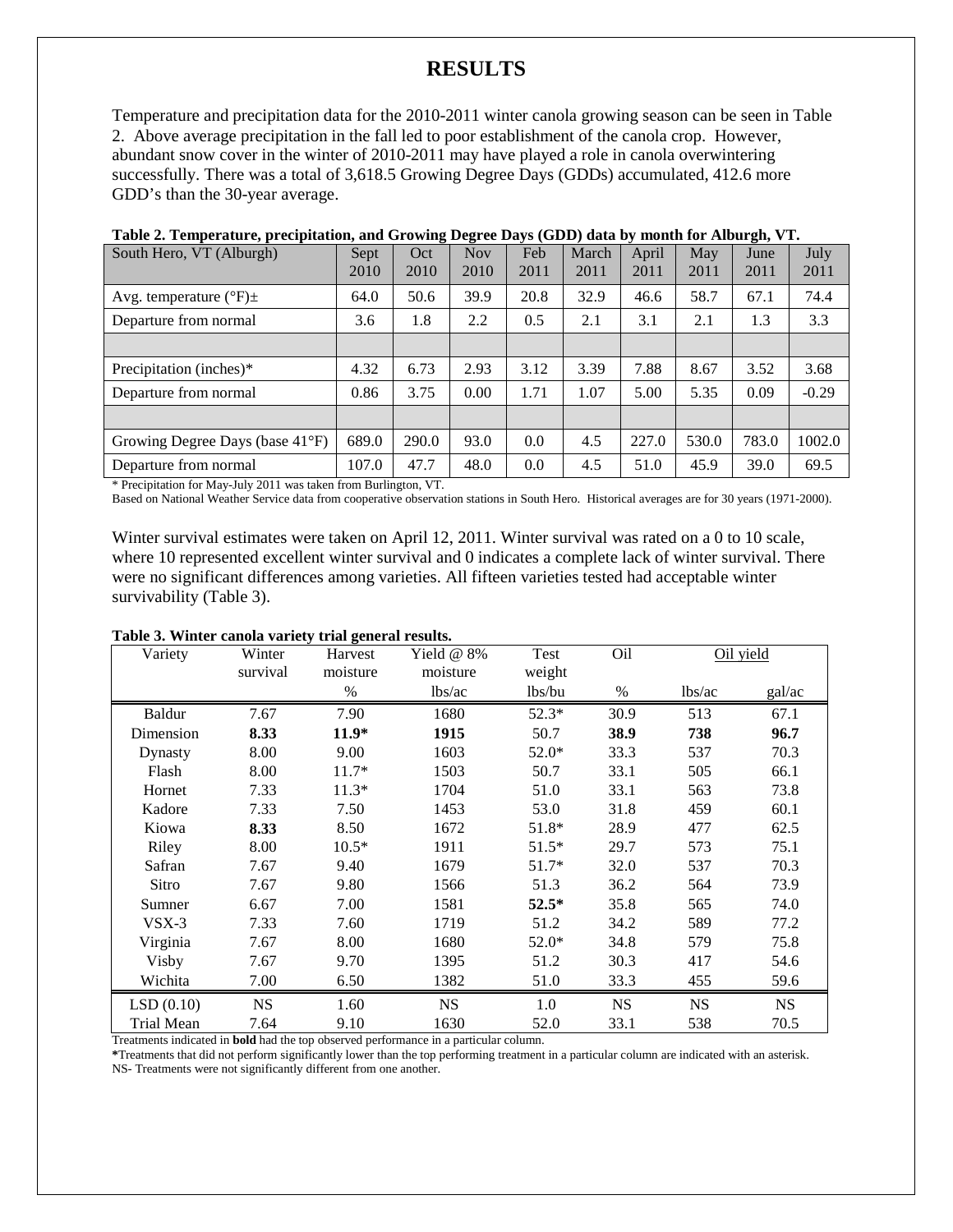There were no significant differences in seed or oil yield between winter canola varieties (Figure 1). The average yield across varieties was 1,630 lbs of seed per acre (Table 3). The test weight of all canola varieties exceeded the standard 50 pounds per bushel. The oil yield averaged 70.5 gallons per acre (Table 3).



**Figure 1. Seed and oil yields of 15 winter canola varieties. There was no significant difference in seed or oil yield by variety.**

The oil content of the winter canola ranged from 28.9 to 38.9% extraction (Table 3). Oil content percentages are compared in Figure 2.



**Figure 2. Oil percentage by weight of 15 winter canola varieties. There was no significant difference in oil content by variety.**